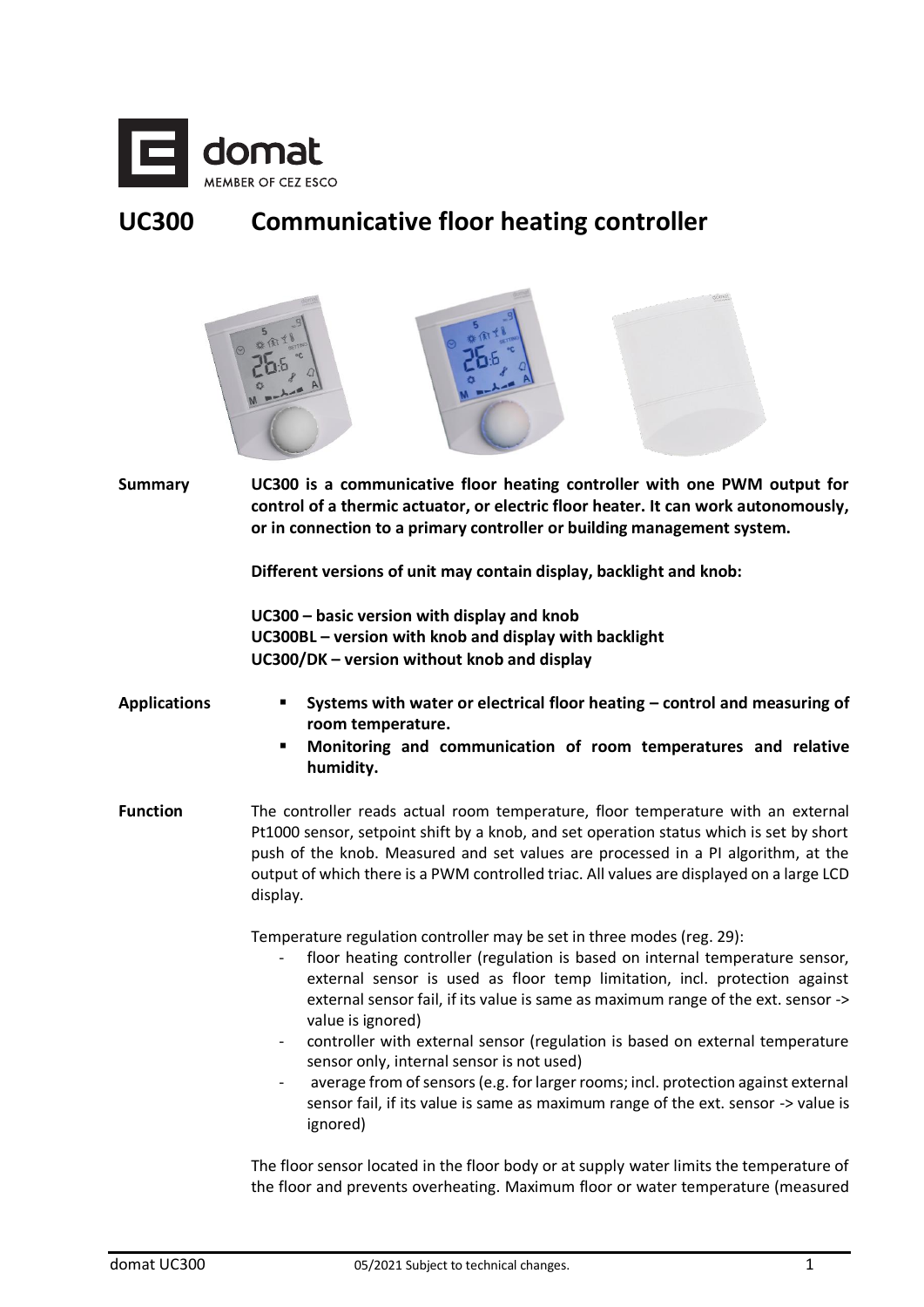by the floor sensor) is set in the configuration program or in the controller menu. In case the sensor is not connected (missing or broken), the limitation is not active and the controller uses room setpoint and actual value only.

The output works either as PWM controlled by a PI controller, or on/off (thermostat). The functionality and control parameters, i.e. P and I constants, and hysteresis, can be set with **ModComTool**, the configuration software, which is free to download at our [website.](http://domat-int.com/en/software)

The controller contains real time clock with a weekly scheduler (6 events per day). It changes between three operation modes: Day, Night, and Off. A short push in the Night mode switches to Party mode – Comfort extension by 2 hours.

The communication bus is Modbus RTU over RS485, therefore the controllers are easily to integrate into any SCADA or BMS system. Protocol description is available in a separate document.

| Technical data | Power                                       | 24 V AC/DC ±20 %, 1.5 W                                                                                                                                                                                                            |
|----------------|---------------------------------------------|------------------------------------------------------------------------------------------------------------------------------------------------------------------------------------------------------------------------------------|
|                | Temperature measuring range internal sensor | -20  55 °C (accuracy $\pm 1$ °C)                                                                                                                                                                                                   |
|                | Humidity measuring range                    | 10  90 % rH (accuracy ±3 %)                                                                                                                                                                                                        |
|                | Temperature measuring range external sensor | $-2055$ °C (accuracy $\pm 1$ °C)                                                                                                                                                                                                   |
|                | Protection                                  | <b>IP20</b>                                                                                                                                                                                                                        |
|                | Inputs                                      | 1x digital input for presence or window contact,<br>max. switching frequency 10Hz                                                                                                                                                  |
|                |                                             | 1x analogue input for external temperature<br>sensor Pt1000, 16 bit, linearized, non-isolated                                                                                                                                      |
|                | Outputs                                     | 1x solid state relay 24 V AC, optical isolation 1 kV,<br>EN 60947-4-1 ed. 3, AC1 (general usage, non-<br>inductive load), 0.400 mA AC, AC3 (motor), 0.050<br>A AC, cos fi > 0.45, AC1 (ballast), max. 0.125 A AC,<br>cos fi > 0.45 |
|                | Setpoint                                    | according to configuration, $\pm 10$ to $\pm 1$ K                                                                                                                                                                                  |
|                |                                             | RS485 - Modbus RTU, slave                                                                                                                                                                                                          |
|                | Communication                               | selectable speed 1200  115200 bps, parity and<br>bits are set in service SW, default 9600/N/8/1                                                                                                                                    |
|                |                                             | The interface is optically separated 1 kV.                                                                                                                                                                                         |
|                | Display                                     | LCD $60 \times 60$ mm                                                                                                                                                                                                              |
|                | Terminals                                   | recommended wire cross-section $0.35 - 1.5$ mm <sup>2</sup>                                                                                                                                                                        |
|                | Cover                                       | ABS, RAL9010                                                                                                                                                                                                                       |
|                | Weight                                      | $0.13$ kg                                                                                                                                                                                                                          |
|                | <b>Dimensions</b>                           | $90 \times 115 \times 30$ mm, see below                                                                                                                                                                                            |
|                | Ambient conditions                          | According to EN IEC 60721-3-3 ed. 2, climatic class<br>3K22 (+5 to +40 °C, 5 to 85% non-condensing<br>relative humidity).                                                                                                          |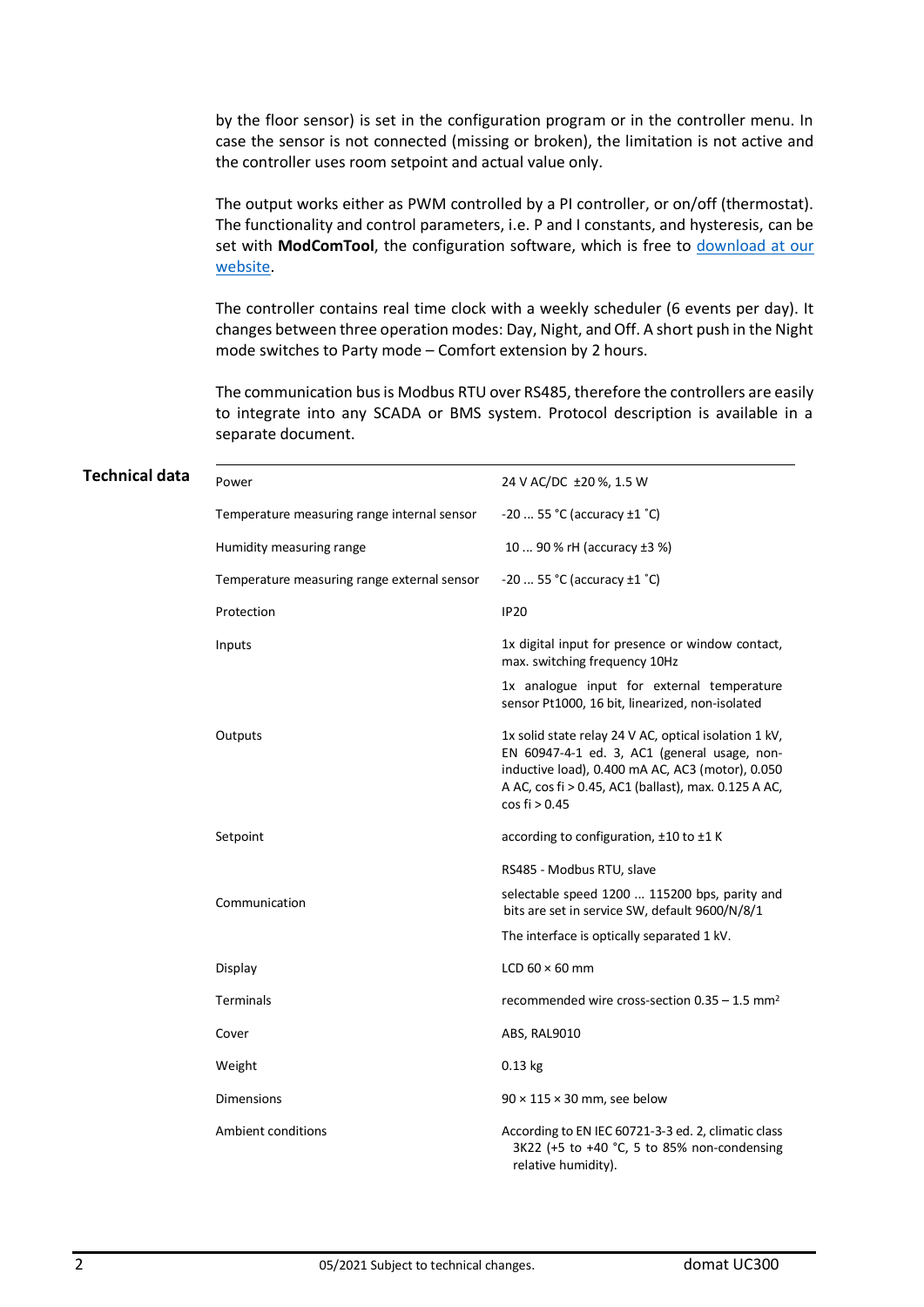

**INIT**: sets the controller into default state and sets bus address to 1, baud rate to 9600. To init, proceed as follows:

- connect the device over RS485 to a PC with the ModComTool config tool

- set INIT to ON

- apply power (use only the connector without bottom)

- find the controller in the tool (Scan)
- set INIT to OFF

- in the ModComTool, open the controller window

- click the Init button in the tool
- remove and apply power.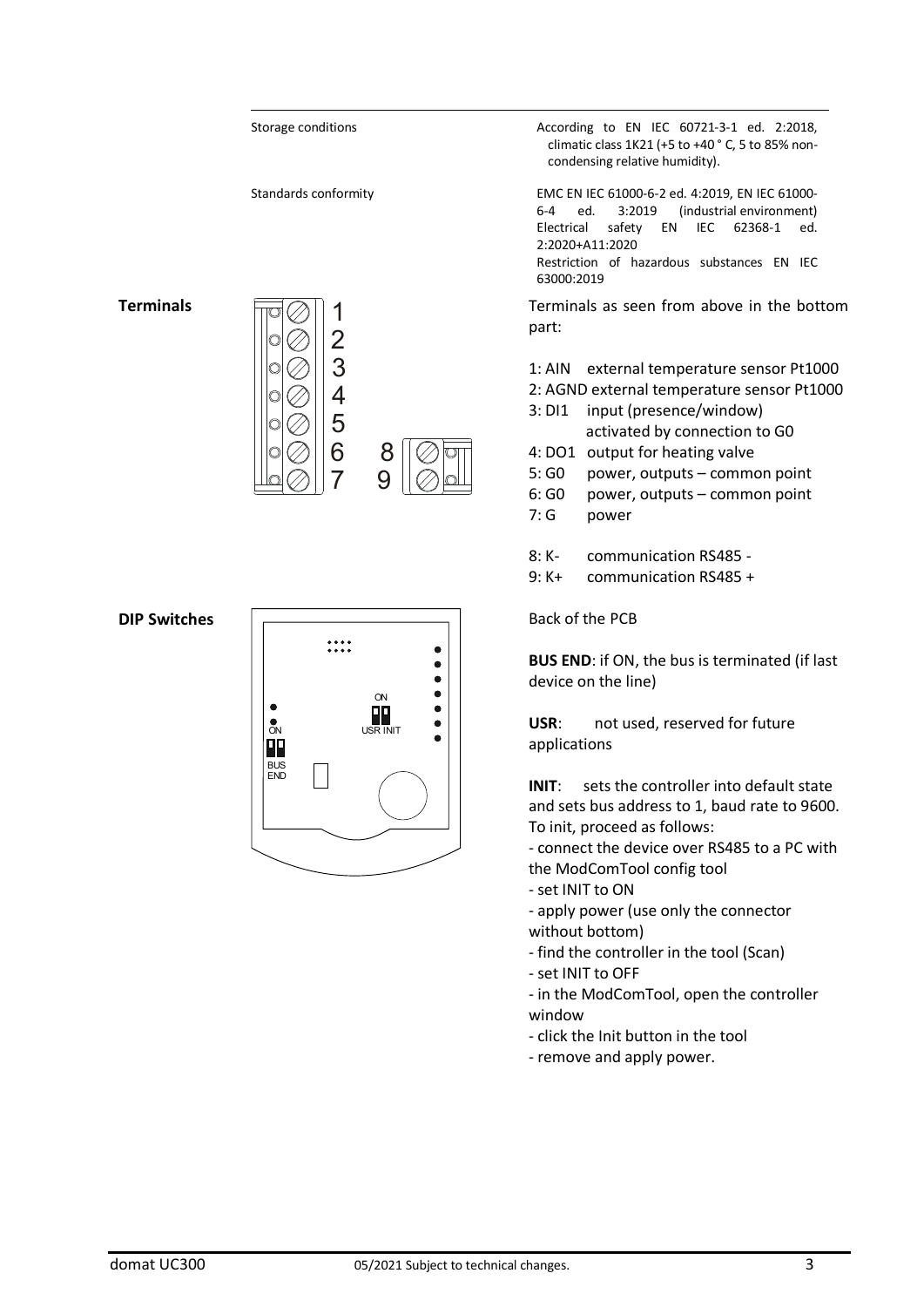| <b>Type table</b> | <b>Type</b>    | <b>LCD</b> | <b>Backlight</b>          | <b>Knob</b>  | <b>DI</b>    | DO           | <b>Al</b>   |              | <b>rH</b> |
|-------------------|----------------|------------|---------------------------|--------------|--------------|--------------|-------------|--------------|-----------|
|                   | <b>UC300</b>   |            |                           | $\checkmark$ | $\mathbf{1}$ | $\mathbf{1}$ | 1           |              |           |
|                   | <b>UC300BL</b> |            | $\checkmark$ $\checkmark$ |              | 1            | $\mathbf{1}$ |             |              |           |
|                   | UC300DK        |            |                           |              |              |              | $\mathbf 1$ | $\checkmark$ |           |

**Installation** Units are intended for operating in a normal and chemically non-aggressive environment. They do not need any servicing or maintenance. Install them in a vertical position at places where they can be operated easily and measure correct values of temperature, i.e. in the height of about 150 cm, with no direct sunlight or other heat / cool source (AHU outlets, refridgerator, electrical appliances). The device consists of two parts: bottom with screw terminal block and cover containing PCB, display, and the knob. The bottom part is fixed by 2 or 4 screws to any flat surface or a flush-mounting box  $\emptyset$  60 mm. At the back of the bottom there is an aperture for cabling. The bottom should be installed and cabling connected first, and the upper part inserted after the construction works have been finished to prevent damage to the unit.

> Seal the conduits to avoid influencing the sensor by draught. Use insulating pad when installing the sensor on cold walls. Avoid sensor exposition to sunlight or other heat sources.



**Opening the cover**

When removing the display part, proceed as follows:

- press gently the side parts of the unit and pull the right of the display part by several milimeters
- pull the left of the display part
- pull the display part and remove it from the bottom.

Do not bend the display part too much, the connector pins could be damaged. The locks are only at the sides of the display part, not at the top nor bottom.

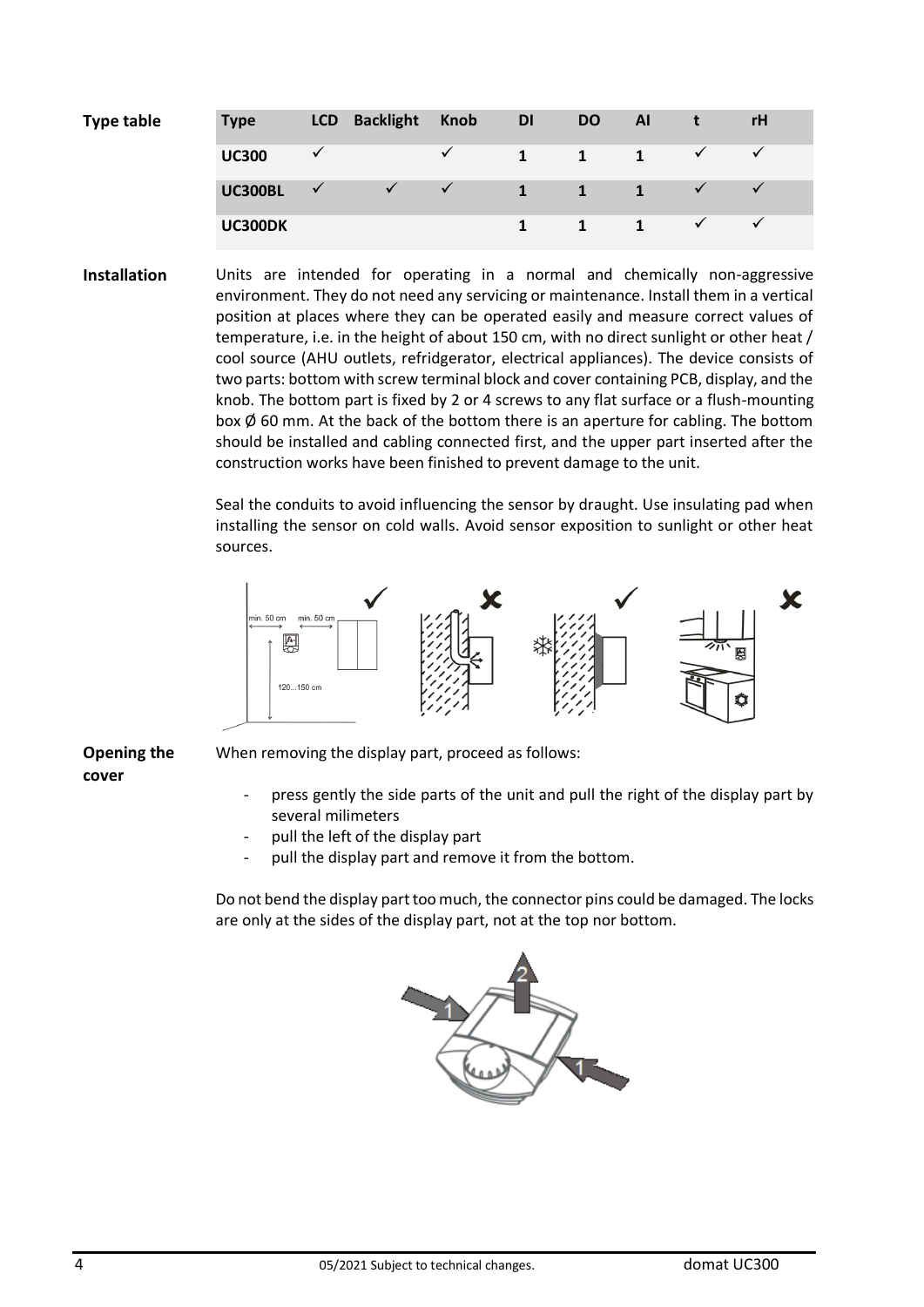| <b>Tracing</b> | If the controller is configured as a <i>floor controller</i> (see above, i.e. with the external |
|----------------|-------------------------------------------------------------------------------------------------|
| regulation     | sensor measuring floor inlet water temperature), the floor water temperature is limited         |
|                | by three conditions:                                                                            |

- $PI$  controller output = 0 (for the P or on/off controller it means that the current setpoint was reached at the room sensor)
- maximum absolute water temperature (reg. 31 in the Modbus table) reached at the external sensor
- max. tracing temperature reached at the external sensor, where the maximum tracing temperature is calculated as a sum of the current room setpoint and value entered in Modbus register 32 (default value 3 K). This limitation shall prevent from high temperature difference between room and floor temperature.

The valve closes as soon as at least one of the conditions above is met. Note if the output is inactive in the *floor* controller mode even when the room setpoint is not reached, setting of both above mentioned parameters should be checked.

## **User settings Temperature correction:**

Turn the knob clockwise to increase setpoint, turn it counter clockwise to decrease setpoint. The maximum correction range can be modified over the bus e.g. with the ModComTool configuration tool.

## **Operation mode change:**

Push the knob shortly (<1 s). Each push changes the operation mode to Party – Day – Night – Off – Auto.

In the Auto mode, the Day / Night / Off modes change according to time schedule). The Party mode overrides to Comfort for 120 minutes, then follows the actual time schedule.

The weekly time schedule switches between Day, Night, and Off modes according to the event list. There may be up to 6 events per day.

## **Time schedule settings:**

Switch to the time schedule settings mode with a long push (>1 s). The controller switches to settings mode (clock icon).

Turn the knob to select the weekday (1 to 7). Then short push to confirm the selection. Turn the knob to select the event (large number 1 to 6). Each event displays the mode activated by this event.

Short push to confirm the event selection. Turn the knob to select the operation mode (Day, Night, Off, Event inactive) invoked by this event. If the event is not active, the operation mode is not changed at the set time.

Short push to confirm the operation mode setting. The event time displays. Turn the knob to set the time of the event and confirm by a short push. Then turn the knob to select another event or long push and turn the knob to select another weekday.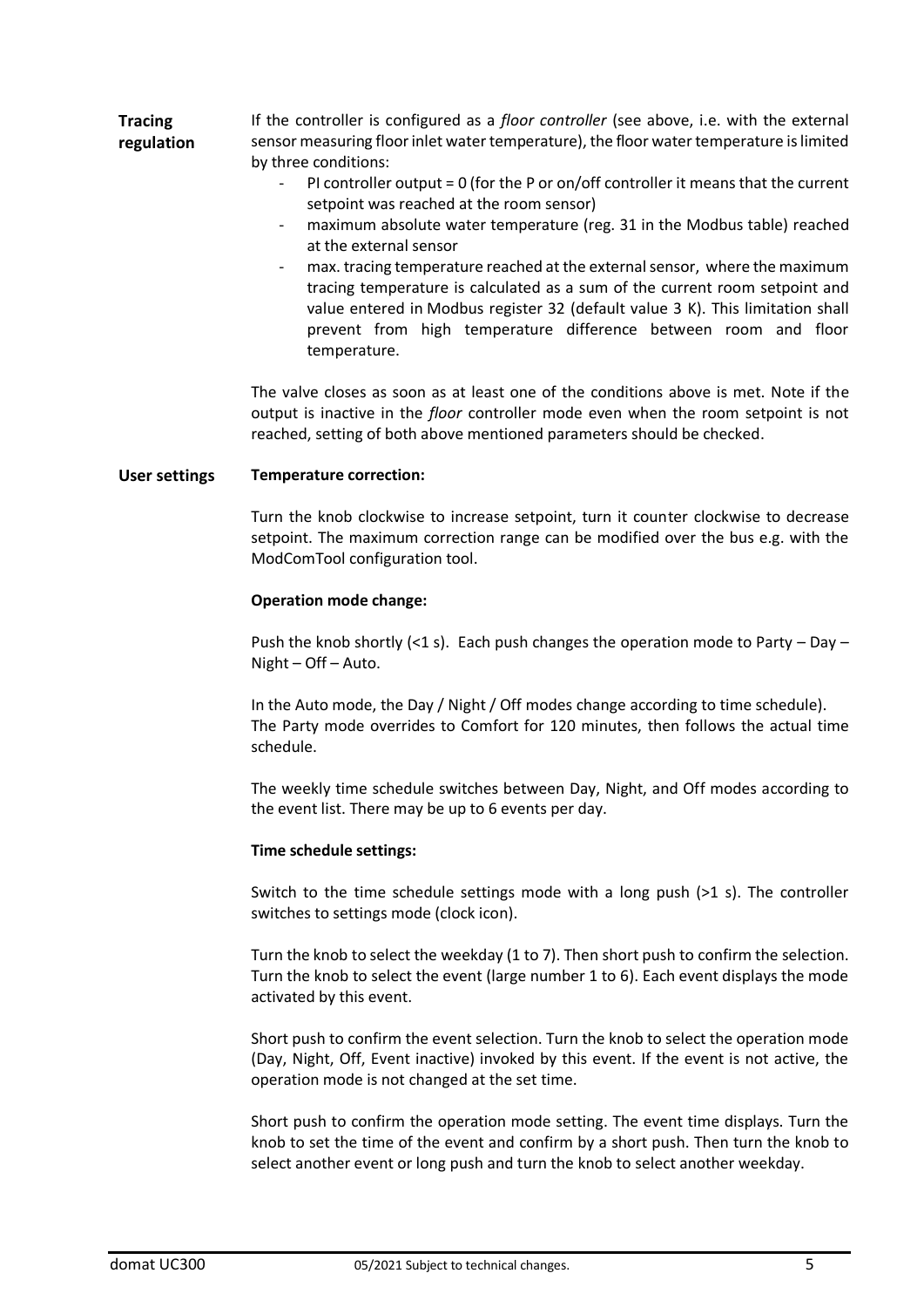After all desired events have been edited, long push to leave the time schedule settings. The controller goes to the basic display mode also after 30 secs of user inactivity.

## **Change of setpoints and controller time:**

Switch to the settings mode with a super long push (>2.5 s). The controller switches to settings mode (flashing thermometer icon).

Turning the knob selects between following settings:

- Controller time and day of week (Clock icon, Day of week)
- Setpoint temp. Heating Day mode (Temperature, Heating, Day are flashing)
- Setpoint temp. Heating Night mode (Temperature, Heating, Night are flashing)
- Setpoint temp. Heating Off mode (Temperature, Heating, Empty house are flashing)
- Setpoint temp. Cooling Day mode (Temperature, Cooling, Day are flashing)
- Setpoint temp. Cooling Night mode (Temperature, Cooling, Night are flashing)
- Setpoint temp. Cooling Off mode (Temperature, Cooling, Empty house are flashing)

Select the requested value by a short push. Turn knob to change value. Confirm by a short push again.

If there is no user activity for 30 s, the controller goes to the basic display mode.

## **Default values:**

Default values as well as all other settings (PI parameters, address, baud rate...) can be set by the configuration program, ModComTool, and a USB/RS485 or RS232/RS485 converter – see Related products.



**Display 1234567** ERROR **A** large (60 x 60 mm) display clearly shows actual room temperature and controller status with 7-segment digits and standard Day, Night, Off, and Time scheduler symbols. Active output is indicated by a heating symbol. In the upper part, there are week days used for time scheduler setup. Other symbols are not used. *Room unit configuration – [Designer's](https://domat.blob.core.windows.net/cms/UserFiles/wp-content/uploads/domat%20design%20en%20201906.pdf)  [handbook](https://domat.blob.core.windows.net/cms/UserFiles/wp-content/uploads/domat%20design%20en%20201906.pdf)*

LCD symbol set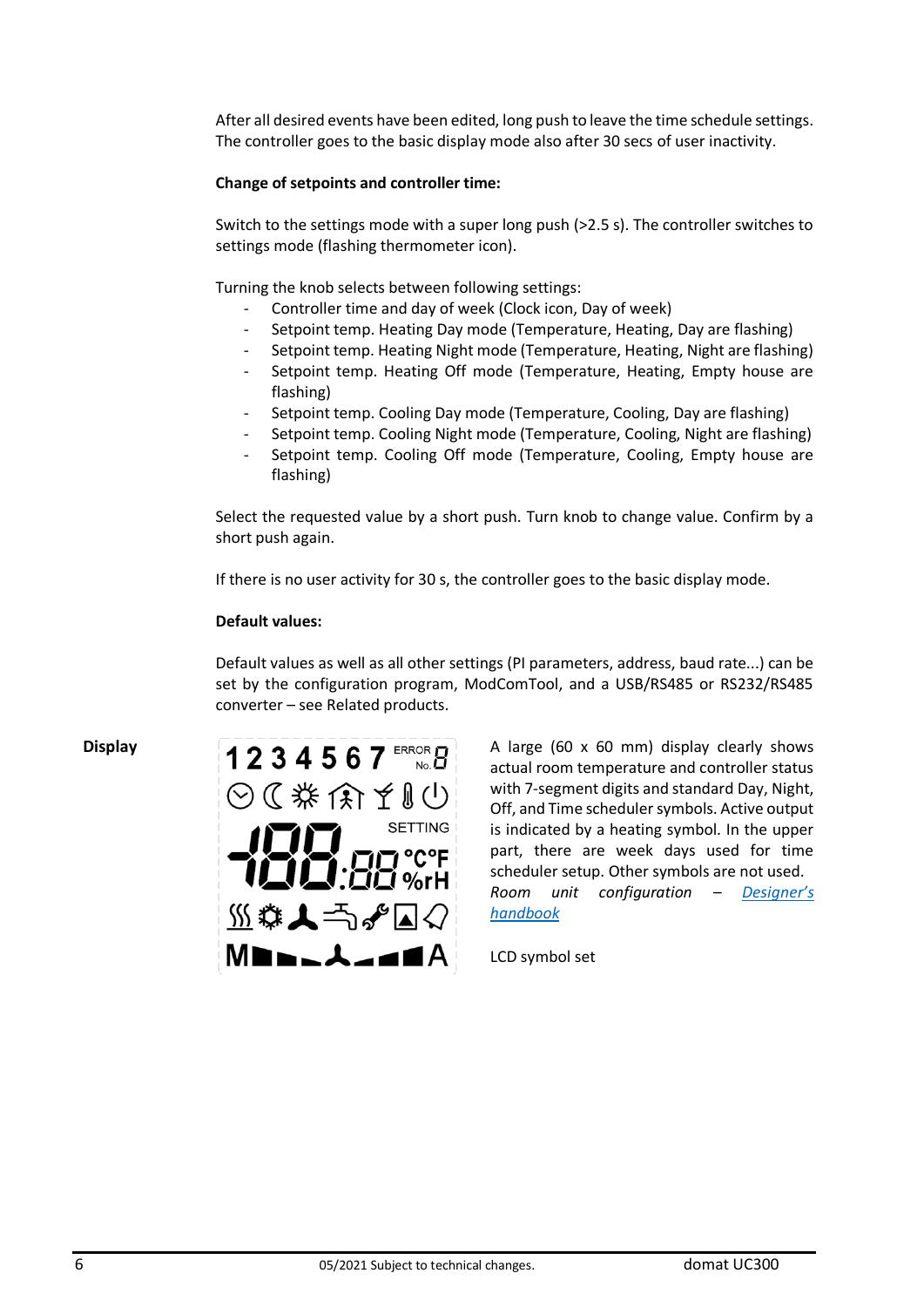## **Connection**











All dimensions in *mm*.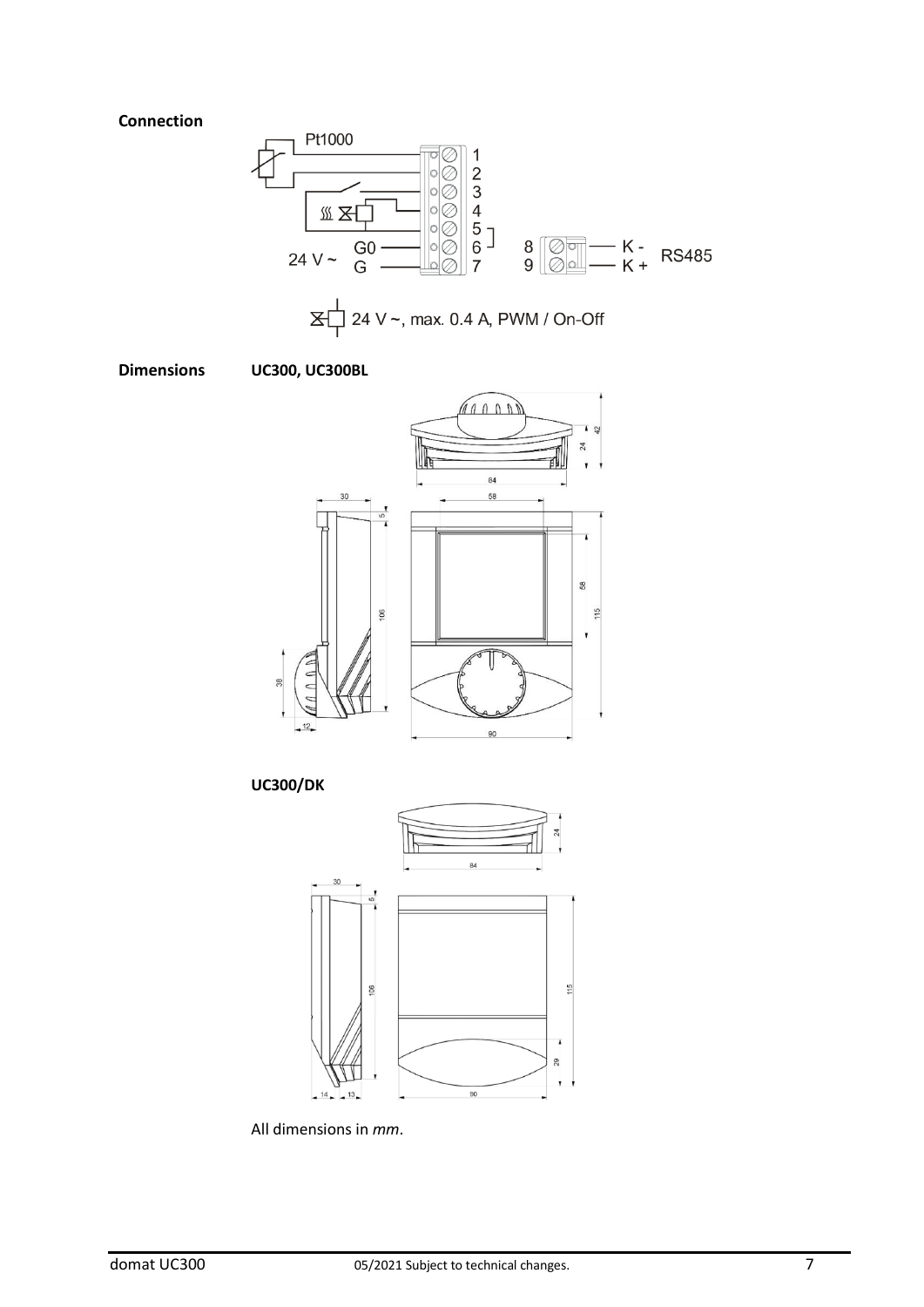- **WEEE notice** The device contains a non-rechargeable battery which backups the real-time clock and part of the memory. After the device is not operable, please return it to the manufacturer or dispose of it in compliance with local regulations.
- **Safety note** The device is designed for monitoring and control of heating, ventilation, and air conditioning systems. It must not be used for protection of persons against health risks or death, as a safety element, or in applications where its failure could lead to physical or property damage or environmental damage. All risks related to device operation must be considered together with design, installation, and operation of the entire control system which the device is part of.